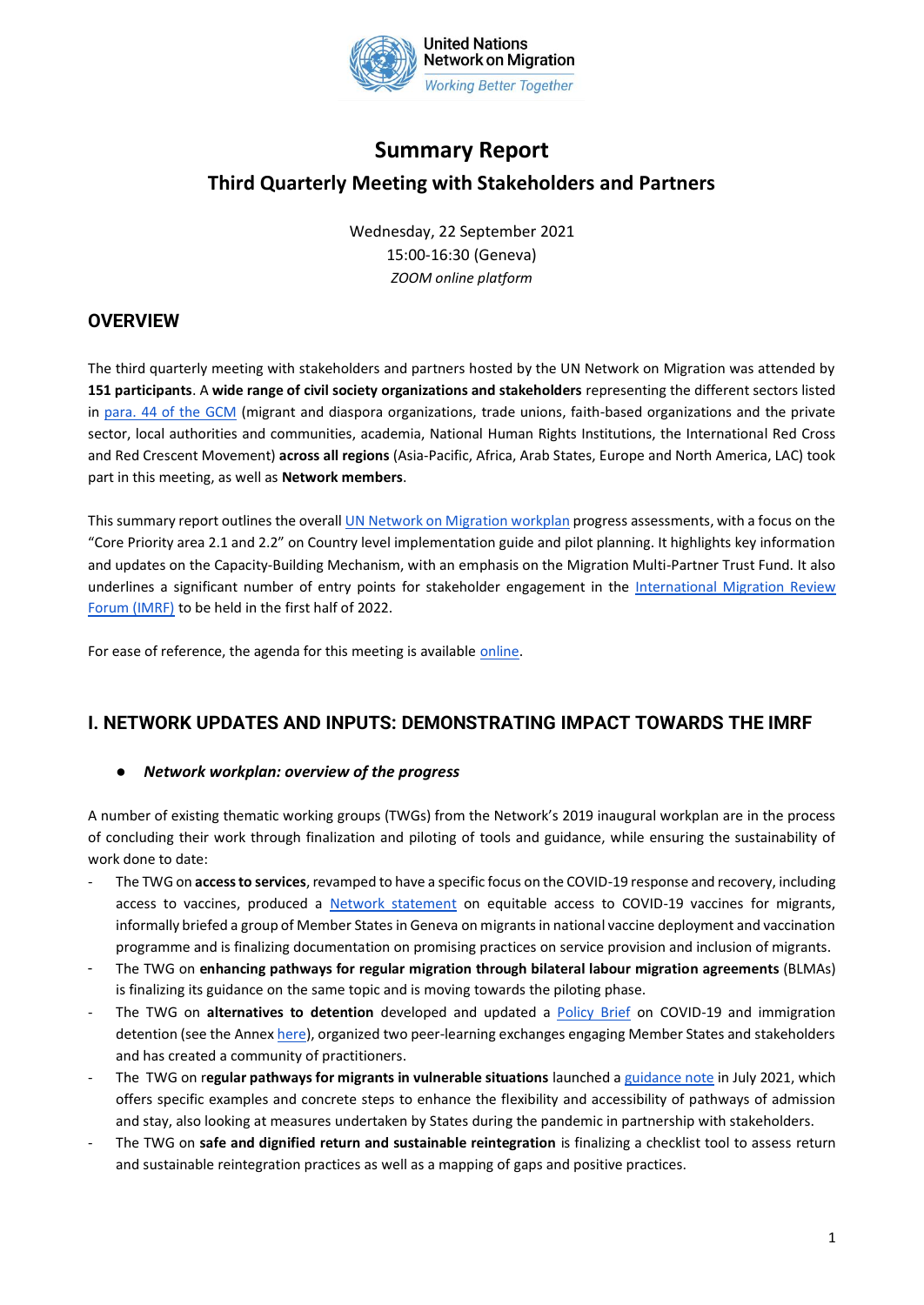A number of new thematic priorities and working groups have been identified for the Network's focus in the 2021-2022 time period, looking at demonstrating impact towards IMRF. These include:

- Two new workstreams looking at **anti-discrimination efforts with respect to migration** both from the lens of **antiracism and gender** empowerment. These groups are currently working on advocacy tools. In addition to [a Network](https://migrationnetwork.un.org/statements/freedom-racial-discrimination-right-not-privilege)  [statement](https://migrationnetwork.un.org/statements/freedom-racial-discrimination-right-not-privilege) released to mark the International Day for the Elimination of Racial Discrimination, the Network also held a high-level event to launch the UN Women Policies and Practice Guide to Gender-Responsive Implementation [of the Global Compact for Migration.](https://ppguide.unwomen.org/)
- A new workstream dedicated to support the implementation of the Paris Agreement under the United Nations Framework Convention on Climate Change (COP 21) and GCM commitments on **climate change and migration**. This group is finalizing its workplan and will hold its next stakeholder consultation on 28 September 2021 to discuss joint messaging for COP26.
- A new thematic priority on **utilizing the GCM to realize the SDGs and reduce inequalities**. In addition to the release of [a Network statement,](https://migrationnetwork.un.org/statements/unlocking-positive-impact-migration-sustainable-development-recover-better-faster-and) this group organized a VNR Migration Lab webinar, a side event to the High-Level Political Forum (HLPF) and ensured the inclusion of a reference to the IMRF in the [HLPF Ministerial Declaration](https://undocs.org/en/E/2021/L.26) (para. 31).
- A thematic priority aims at operationalizing the recommendations from the Network policy brief on "The impact of COVID-19 on **family remittances**". A [Network statement](https://migrationnetwork.un.org/statements/joint-message-un-network-migration-occasion-international-day-family-remittances) has been released on the occasion of the International Day of Family Remittances.
- A group dedicated to the thematic priority "**Ensuring migrant protection through strengthened responses to migrant smuggling**" released a [joint statement](https://migrationnetwork.un.org/statements/countering-criminals-protecting-migrants) and organized a side event with the UN Commission on Crime Prevention and Criminal Justice.

Please refer to the [Network website](https://migrationnetwork.un.org/about/united-nations-network-migration-workplan) to gain a fuller picture of the collaborative work undertaken by the Network.

### ● *Core Priorities 2.1 and 2.2 on Country level implementation guide and pilot planning*

- The **Core Priority working group 2.1 on Stronger UN system for GCM implementation** produced [a Pilot training for](https://migrationnetwork.un.org/core-working-group-21-stronger-un-system-gcm-implementation)  [UN Country Teams \(UNCTs\): Integrating Migration into Common Country Analyses \(CCAs\) and Cooperation](https://migrationnetwork.un.org/core-working-group-21-stronger-un-system-gcm-implementation)  [Frameworks \(UNSDCFs\).](https://migrationnetwork.un.org/core-working-group-21-stronger-un-system-gcm-implementation) This training package is being revised and finalized based on piloting experience. It will soon be available on the [Migration Network Hub,](https://migrationnetwork.un.org/hub) as well as other relevant platforms and translated into several languages.
- The **Core Priority working group 2.2 on GCM national implementation plans** produced a guide entitled ["Implementing the GCM: Guidance for Governments and all relevant stakeholders"](https://migrationnetwork.un.org/sites/default/files/docs/gcm_implementation_guide_finalized_revised_15_october.pdf) which provides an overview of the GCM, emphasizing the 360-degree vision and 10 cross-cutting interdependent guiding principles, and introduces a six-step process to support governments and other actors with GCM implementation. Another key deliverable is [a GCM Booklet](https://migrationnetwork.un.org/sites/default/files/docs/gcm_booklet_finalized_revised_15_october_002.pdf) which provides substantive information on all 23 GCM objectives, including examples of practical applications to inspire action within one's own national context.

### ● *Capacity-Building Mechanism*

○ The **[Migration Network Hub](https://migrationnetwork.un.org/hub)**: a "Repository of Practices" designed to showcase examples of GCM implementation at local, national and regional levels will be launched on the Hub in the months leading up to the IMRF. This will be an opportunity to display stakeholder engagement in GCM implementation and this repository will constitute an important tool for resource sharing and knowledge dissemination. Relevant actors will be invited to provide information via the Hub: for instance, the UN Network and Mayors Mechanism will soon launch an initiative to profile promising practices related to GCM implementation by local authorities and communities and feed into the Hub Repository of Practices.

The **[Migration Multi-Partner Trust Fund](https://migrationnetwork.un.org/mptf)** (MMPTF): as the first UN inter-agency pooled funding instrument focusing on migration, the MMPTF is a partnership tool owned by national governments, aligned with GCM 360-degree approach and its guiding principles. Information on the **joint programmes and pipeline projects** is available [here.](https://mptf.undp.org/factsheet/fund/MIG00)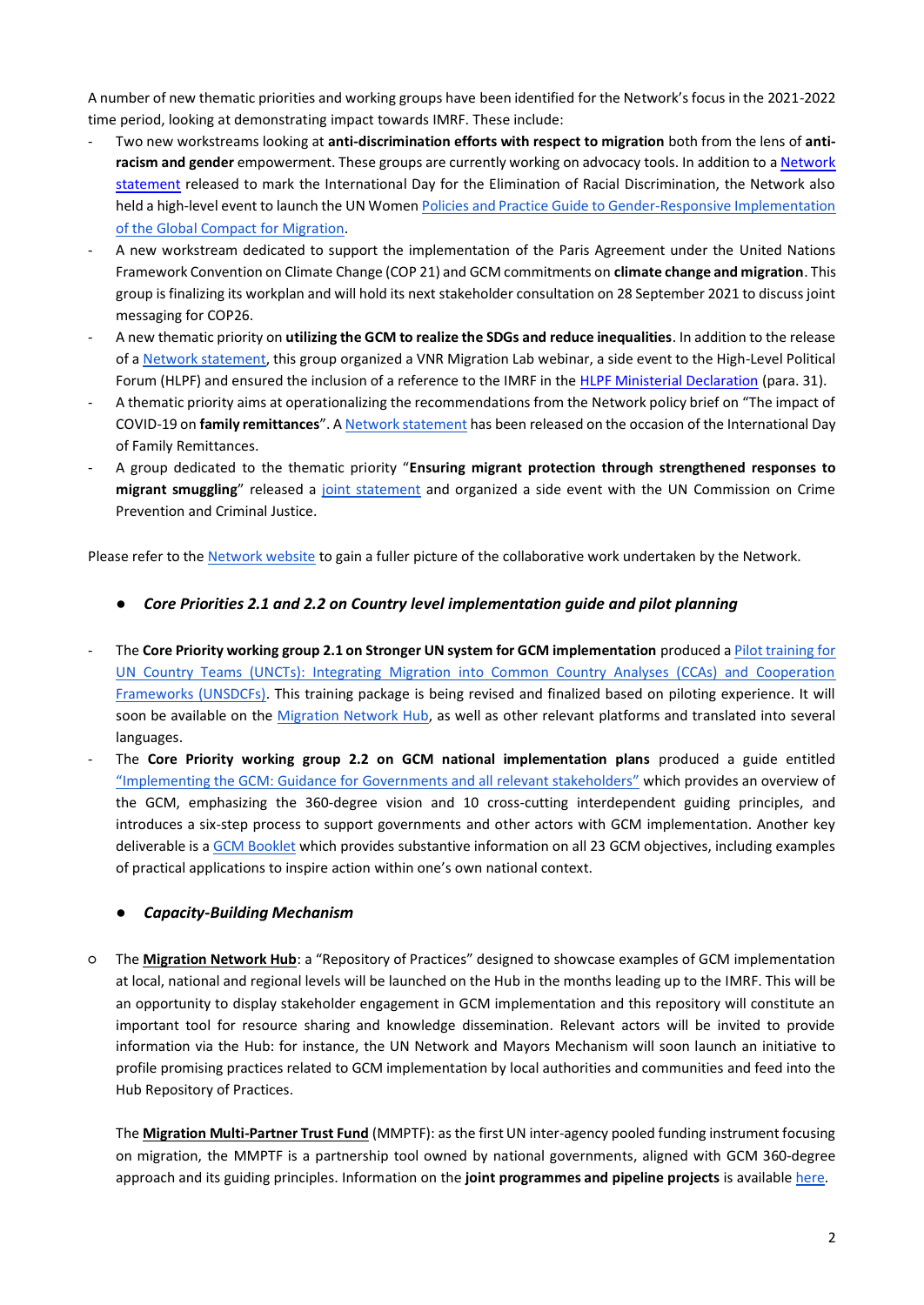- The **Steering Committee (SC)** of the MMPTF is composed of 12 members representing 4 constituencies (UNNM, donors, countries of origin/transit/destination and stakeholders) on a staggered rotational basis. The current stakeholders who sit on the SC are the following: the Mayors Migrations Council, the Special Rapporteur on the Human Rights of Migrants, and the International Detention Coalition.

- The next **Annual Consultative Forum of the MMPTF** will take place in December, a week before the meeting of the SC, to ensure inputs/recommendations are reflected in SC decisions.

- **Funding Status of the MMPTF**: (i) Strong and consistent demand from Member States (97 concept notes received to date); (ii) To date, approx. USD 20m contributed; All funds available have been programmed. Early 2020 positive momentum halted by the Covid-19 crisis, rebuilding the pre-COVID-19 momentum is critical; (iii) the IMRF is a natural platform and crucial opportunity for increasing visibility: the **funding target of 70 million USD has been set by the time of the IMRF**.

# **II. THE ROAD TO THE IMRF AND STAKEHOLDER ENGAGEMENT**

- *Overall plans and developments towards the IMRF: 3 cornerstones*
- The **UN Secretary-General Report:** the Network is supporting the drafting process. This report is an opportunity to update on the work of the UN and on the progress of the implementation of the GCM. It will feed into the IMRF. Initial consultations with stakeholders have been held by the Network in July and recommendations have been taken on board. The SG report will build heavily on the outcomes of the regional reviews and inputs received in the framework of this review process. A preliminary analysis of all the Member States' reports is currently underway and some initial results can be stressed: some [GCM objectives](https://migrationnetwork.un.org/global-compact-for-migration) receive more attention (GCM objective 1 on data, Objective 6 on ethical recruitment, Objective 21 on reintegration, Objective 23 on strengthening partnerships) than others (GCM Objective 4 on legal identity, Objective 8 on saving lives, Objective 13 on alternatives to detention and Objective 17 on discrimination). A summary of key observations will be available soon.
- The **IMRF roundtables:** the Network secretariat will prepare the background notes and make these available before the IMRF. Consultations with stakeholders will be held in the coming weeks to discuss, in an inclusive way, the progress and organizational aspects related to these background notes and IMRF roundtables. The [Calendar of](https://migrationnetwork.un.org/calendar-events-2021)  [Events](https://migrationnetwork.un.org/calendar-events-2021) including the dates of these consultations will soon be updated on the Network website.
- The **Policy Debate:** it will be interactive, evidence-based, and action-oriented, with participation of stakeholders. The Policy Debate will provide an opportunity to discuss the challenges in the implementation of the GCM, to examine the Capacity-Building Mechanism and it will also provide a space for Member States to formulate guidance on how the UN can strengthen its support to Member States in their follow up and review of the GCM. The Network will ensure that stakeholders are consulted and able to contribute to this process.

### ● *Stakeholder engagement: accreditation process and entry points*

### *Accreditation and Registration*

- A note on the accreditation and registration process to the IMRF will be released from the Office of the President of the UN General Assembly (PGA) shortly.
- The Modalities Resolution calls for an accreditation and registration process. The following groups of stakeholders are already accredited to participate in the IMRF: NGOs that are in consultative status with the Economic and Social Council (ECOSOC); all stakeholders that were accredited to the preparatory process of the intergovernmental consultations of the GCM or that were accredited to participate in the Intergovernmental Conference to adopt the GCM in Marrakesh.
- In addition, other organizations that do not have these forms of accreditation will be able to apply for accreditation. Further information and details will follow.